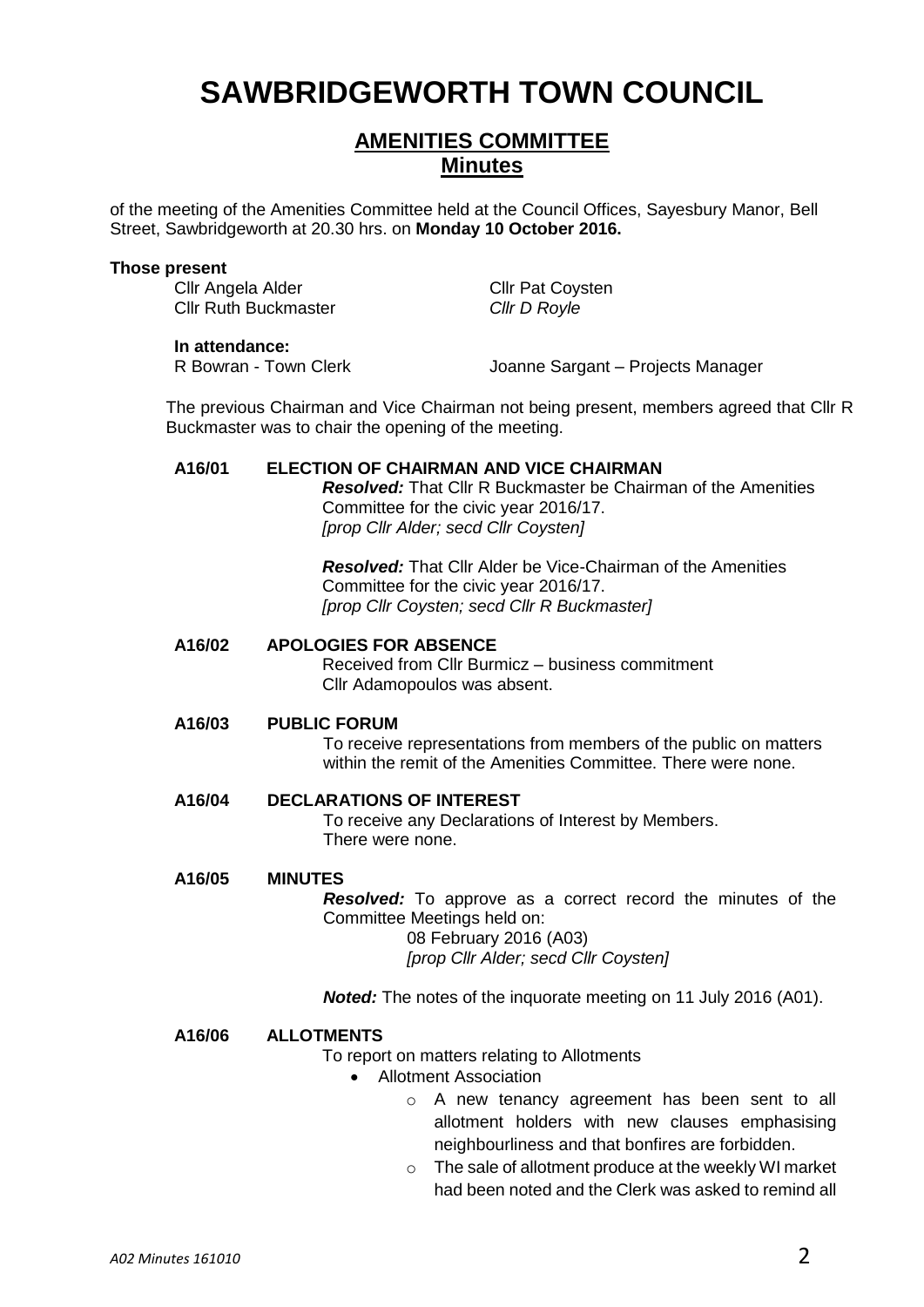allotment holders that produce was for personal consumption and not for resale.

- Water supplies
	- o Water pipeline extensions still to be completed. This work to be included in the budget for 2017/18.
- **Bullfields** 
	- o Weed clearance from bank adjacent to Reedings Way
	- o Schedule of future works being drawn up.
- **Southbrook** 
	- o Have asked for several water stand pipes to be moved.
	- o Have asked for help in erecting and anti-deer fence around the site.
- Vantorts
	- o Path widening completed, a tree felled and space left for machinery access to clear spoil from houses in Greenstead.
- Bellmead
	- o No specific issues, some tree clearance.
	- o Asked about the tenant that objected top paying for water, the issue is resolved.
- Waiting list
	- o Is static due to requests for very specific allotments. Plots continue to be halved when they become vacant as experience suggests that a whole plot is too big for many to handle.

**A16/07 CEMETERY**

- To report on matters relating to the Town Cemetery
	- Inspections
		- o Compliments about the state of the site.
	- Maintenance
		- o New fence installed adjacent to C section. This will be extended to the whole length of the north boundary.
		- o Noted the vandalism to the fence and hedging on the east boundary. Members suggested that it be replanted with Pyrocanthea or Hawthorn.

#### **A16/08 OPEN SPACES & FOOTPATHS**

To report on matters relating to Footpaths and Open Spaces.

- **•** Bullfields
	- Inspection, litter clearance and maintenance continue under contract to SYPRC
	- Annual RoSPA inspection revealed no issues needing attention.
- West Road
	- Inspection and maintenance
	- Annual RoSPA inspection revealed no issues needing attention.
- Other areas
	- Bell Street flower beds are in good order.
	- London Road flower bed
		- Continues to look good.
		- $\bullet$